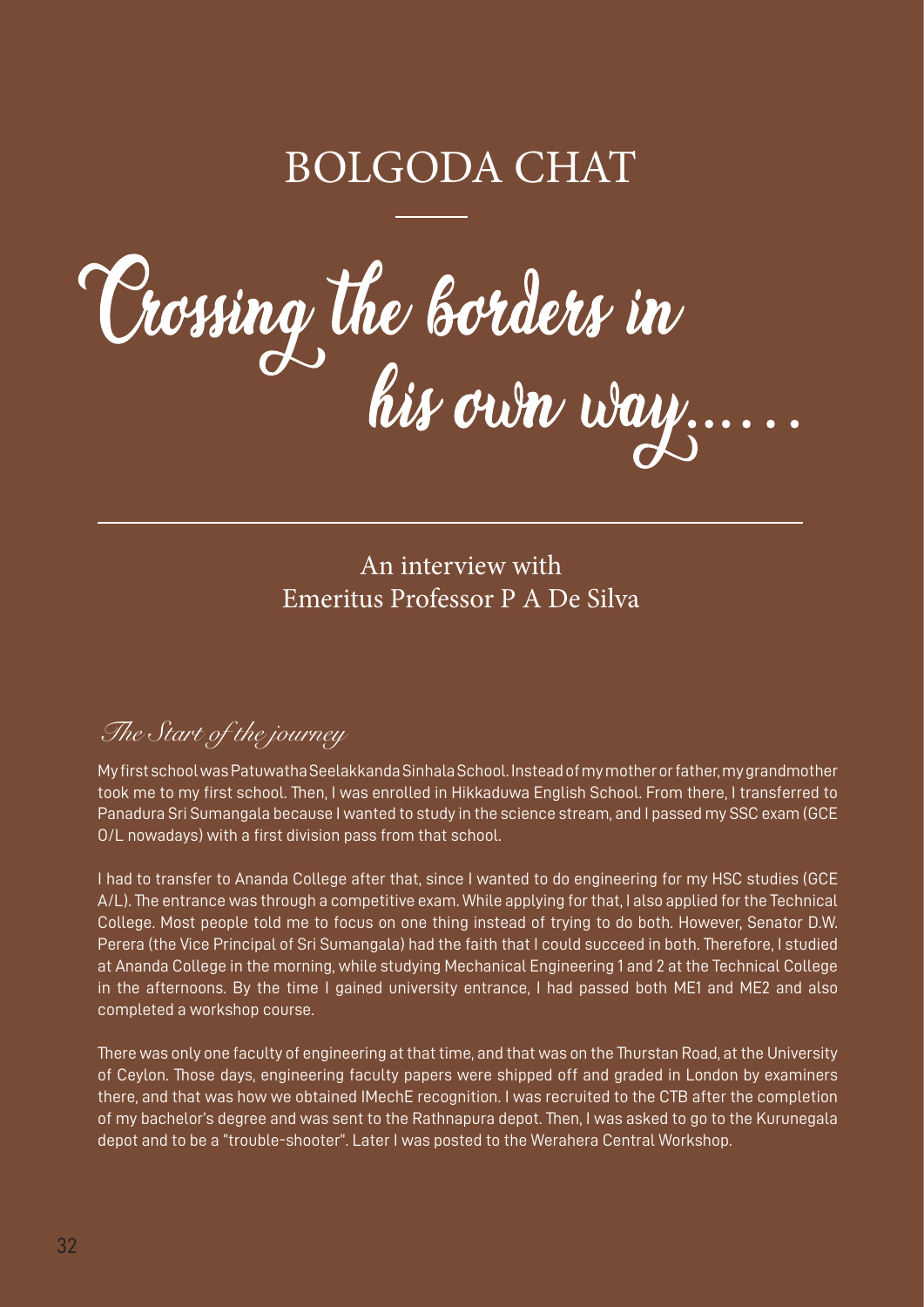*The turn*

#### Early days in the University

IPT gained university status in 1972. However, in 1966 we had received a status equivalent to a university, under the name "Ceylon College of Technology". I remember one interesting incident from that time. The first vice chancellor was Dr. Upali Kuruppu. I was responsible for selecting Junior Technical Officers (JTO), and these were highly capable students who had missed engineering by a narrow margin. There were around 80 deserving candidates, and we were only admitting 40. Late Prof. Patuwathawithana and I (we were both young and junior staff members at that time), approached the administration to request an increase in the intake. Indeed, we had space to accommodate. There was a fear that, if we produced more, there will be no demand. The University of Ceylon was thus unwilling to increase the intake beyond 25 students. Finally, we managed to increase the JTO intake from 40 to 60. The JTO students were very capable. Prof. Patuwathawithana and I started to teach IMechE part II subjects to them. While I taught Heat Engines and Materials, he used to teach Thermomachines etc. Some of them went on to become chartered engineers, and that too paved the way for the Ceylon College of Technology.

At that time, this area was not called Katubedda but known as "කුඹි කැලේ" (ants' forest). There used to be an infectious disease hospital in the same location as the present-day the university. No one dared to be on the



Emeritus Professor P A De Silva

"The car exceeded 35 mph, yet over 95% of the car's components were developed in-house. We drove it around, even displayed it in exhibitions. We believe this was the first car in the world to use regenerative braking technology"

Electric car being assembled at Mechanical workshop  $\blacktriangledown$ 

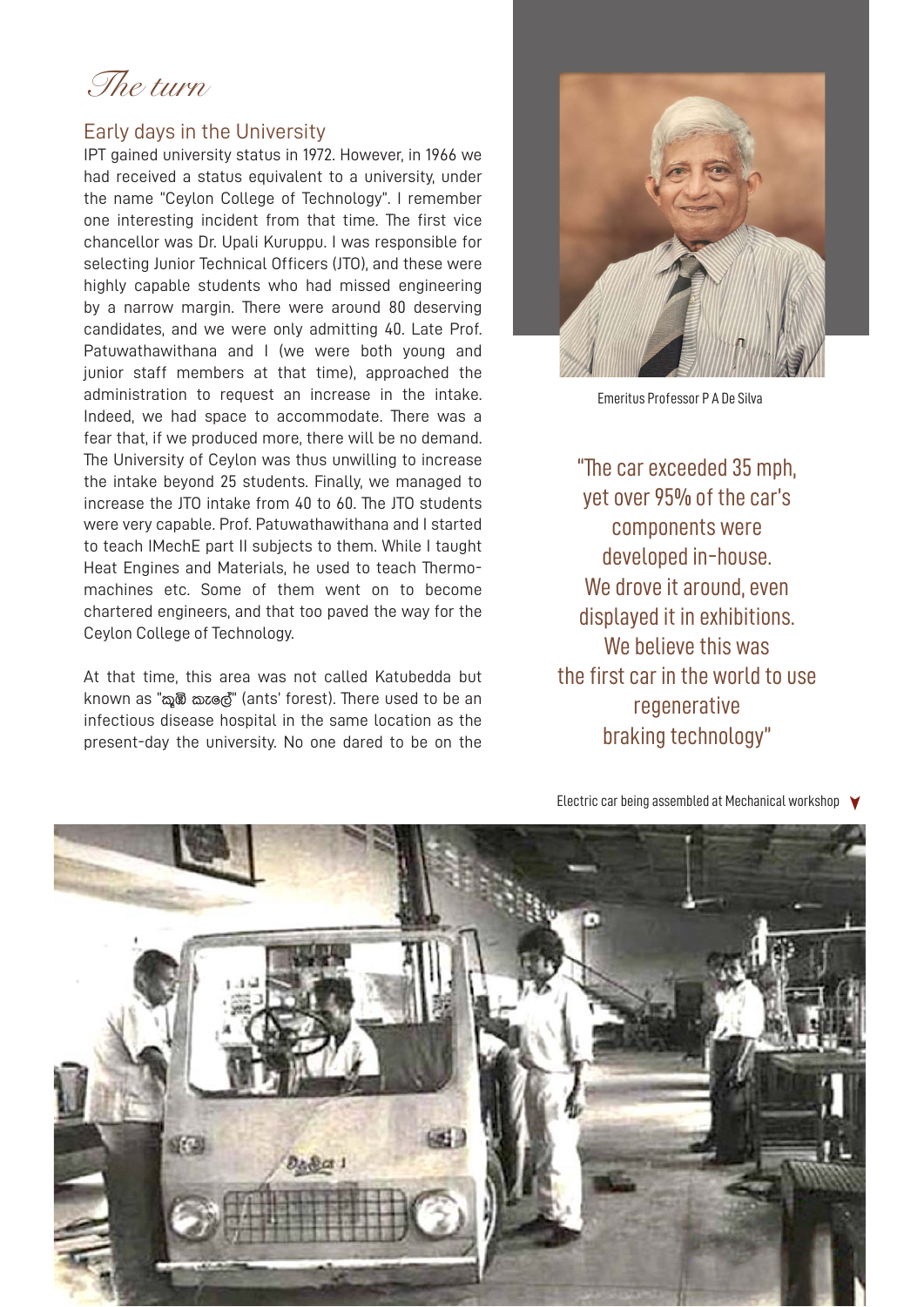

roads after 6.00 p.m. On my way home from Werahera CTB, I took the Moratumulla road bypassing koombi kale. Sumanadasa Building was the first multi-storey building put up for the University. It hosted the Architecture department on the top floor, and Mechanical engineering on the first and second floors.

*The landmarks*

### Memories from career

It was 1977, I was 42 years old and was preparing to go on sabbatical. Right at that time, the president J. R. Jayawardene appointed me as the Chairman of the Ceylon Steel Corporation, which was a great place for a mechanical engineer. We completed stage II of the plant, and developed lathe, drilling, and grinding machines in-house. After my stint at the steel corporation, I was sent to the State Hardware Corporation. I was the one who introduced the "Lan-Lo" (@o@o) mamoty. Remember, at that time we did complex calculations on a 16 kB ZX 81 computer. Later, they gave us a 48K spectrum computer, and we designed a 50 MW steam plant using that. Such was the capacity of the best computers of that era.

I developed a fully electric battery-operated car at the University. The project was started in 1970s. The car exceeded 35 mph, yet over 95% of the car's components were developed in-house. We drove it around, and even displayed it in exhibitions. We believe this was the first car in the world to use regenerative braking technology. Had we done it in large scale, Sri Lanka would be exporting electric cars to the world. We also developed windmills, gem cutting machines, and equipment for boiling and drying rice in Sri Lanka.

The CAD CAM centre of the Department of Mechanical Engineering was opened during my time. I retired from the Department in 2001. However, I did some visiting lectures until recently. I also served as the chairman of the Ceylon German Technical Training Institute.